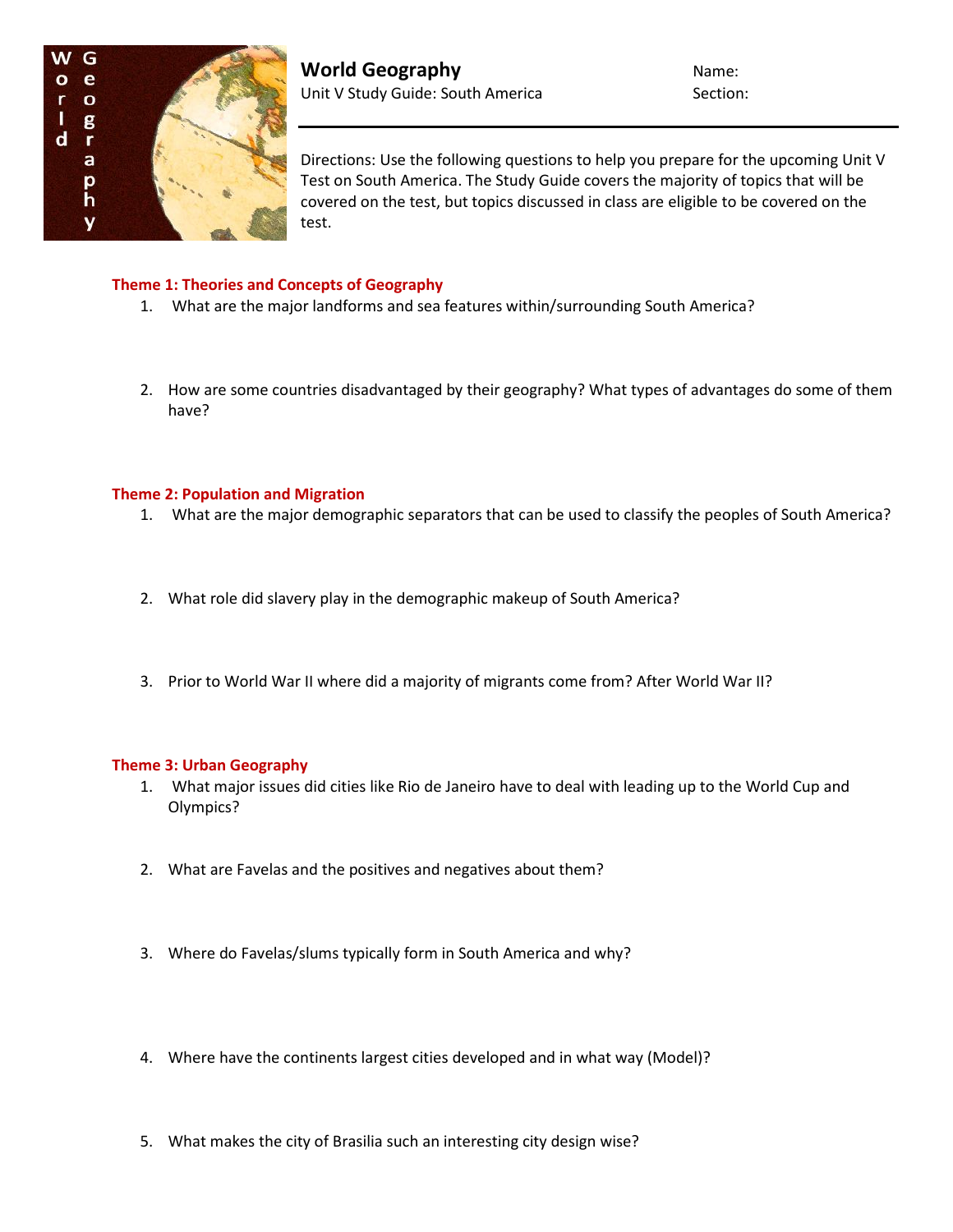# **Theme 4: Agriculture Geography**

- 1. What types of Agriculture are practiced in South America and where are they practiced?
- 2. What is the importance of a good agricultural base in South America?
- 3. What is Swidden and what impact does it have?
- 4. Explain transhumance and where it is practiced.
- 5. How have connections with MDCs helped and hurt South American farmers?

## **Theme 5: Industrial Geography and Development**

- 1. Which regions contain countries which are More Developed countries? Less Developed Countries?
- 2. What are the main economic activities practiced in South America?
- 3. Use case studies to explain why some countries are more developed than others in South America.

#### **Theme 6: Cultural Geography**

- 1. Describe the cultural landscape of South America linguistically and religiously.
- 2. What are some of the folk cultures that exist within South America?
- 3. How has globalization impacted the current cultural makeup of South America?
- 4. What cultural traits in South America illustrate the continents historic and cultural ties to the United States and Europe?